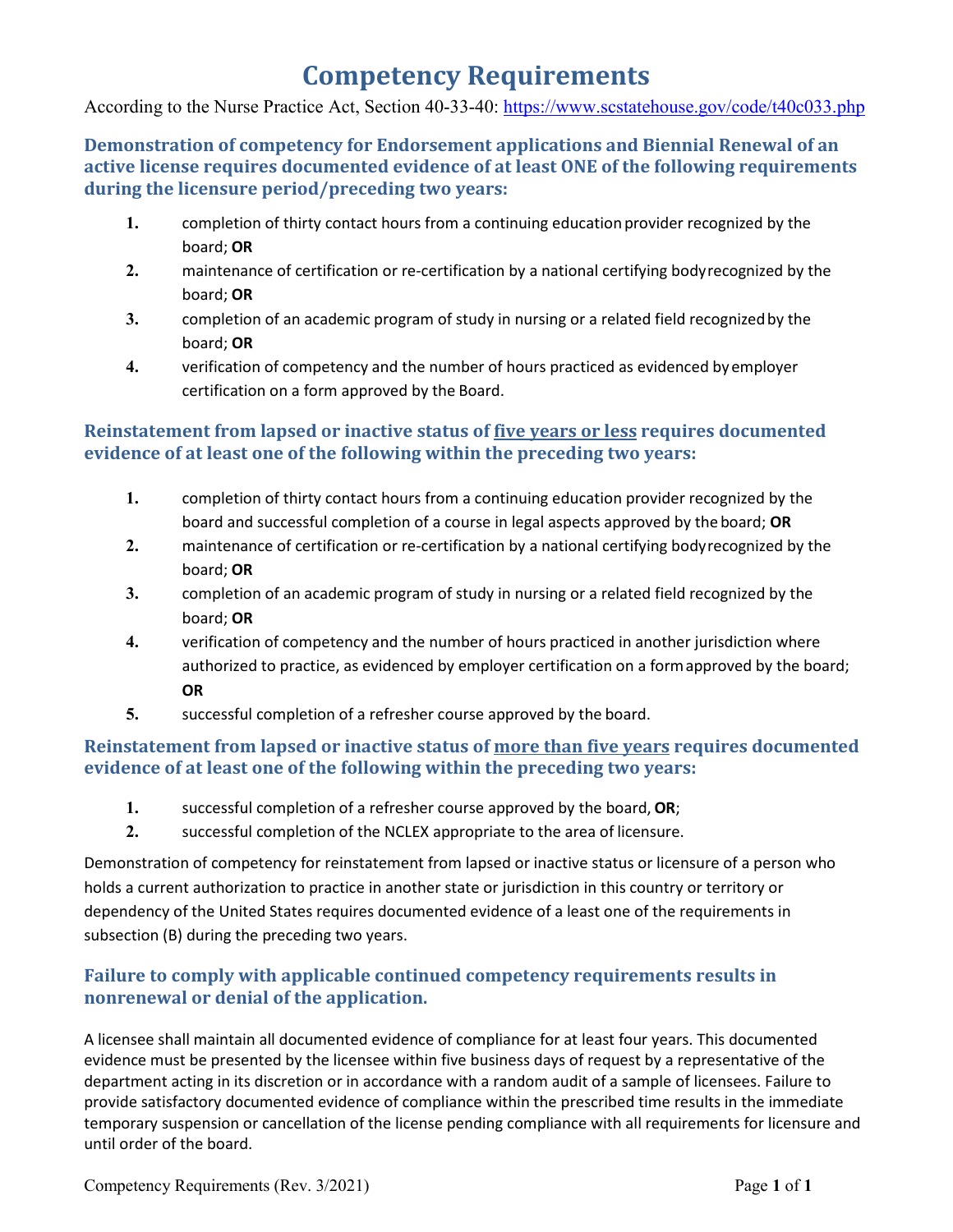# **Competency Requirement Criteria**

The following information outlines the criteria of the Competency Requirements as defined by the Nurse Practice Act, Section 40-33-40: [https://www.scstatehouse.gov/code/t40c033.php.](https://www.scstatehouse.gov/code/t40c033.php)

# **CONTINUING NURSING EDUCATION CONTACT HOURS:**

### **General Information:**

- There is not a limit for contact hours that may be obtained by correspondence or online/computerized courses as long as the offering is approved by one of the providers/organizations listed.
- An approved course offering may be counted only one time within the licensure period regardless of the number of times attended.
- **For license renewal:** Contact hours must be completed during the licensure period and may not be carried over to the next licensure period.
- **For reinstatement from a lapsed or inactive status license of five years or less:** Contact hours and legal aspects in nursing course must be completed within the preceding two years.
- Licensees may submit an application to request the SCBON to accept a program offered by a provider or organization not listed.
- **A.** The State Board of Nursing for South Carolina (SCBON) will accept continuing education contact hours approved by the following providers/organizations:
	- **Accreditation Council for Continuing Medical Education (ACCME)** Over 1,900 providers. For a list of ACCME accredited providers/ organizations, please visit: [http://www.accme.org/news-publications/publications/lists-current-and-former-cme](http://www.accme.org/news-publications/publications/lists-current-and-former-cme-providers/list-all-currently-accredited)[providers/list-all-currently-accredited.](http://www.accme.org/news-publications/publications/lists-current-and-former-cme-providers/list-all-currently-accredited)
	- American Academy of Family Physicians (AAFP)
	- American Academy of Physician Assistances (AAPA)
	- American Association of Nurse Practitioners (AANP)
	- American College Health Association (ACHA)
	- **American Nurses Association (ANA**) and **American Nurses Credentialing Center (ANCC).** For a list of accredited providers/ organizations, visit [https://www.nursingworld.org/organizational-programs/accreditation/find-an-accredited](https://www.nursingworld.org/organizational-programs/accreditation/find-an-accredited-organization/)[organization/](https://www.nursingworld.org/organizational-programs/accreditation/find-an-accredited-organization/) or [https://www.jointaccreditation.org/accredited-providers.](https://www.jointaccreditation.org/accredited-providers)
	- Any State Board of Nursing
	- Association for Professionals in Infection Control and Epidemiology (APIC)
	- Dept. of Health and Human Services Centers for Disease Control and Prevention (CDC)
	- Healthcare Advisory Board
	- Joint Commission Resources
	- National Association of Pediatric Nurse Practitioners (NAPNP)
	- National Association for Practical Nurse Education and Service (NAPNES)
	- National Federation of Licensed Practical Nurses (NFLPN)
	- National League for Nurses (NLN)

#### **Continued on next page…**

Competency Criteria (March 2021) Page 1 of 5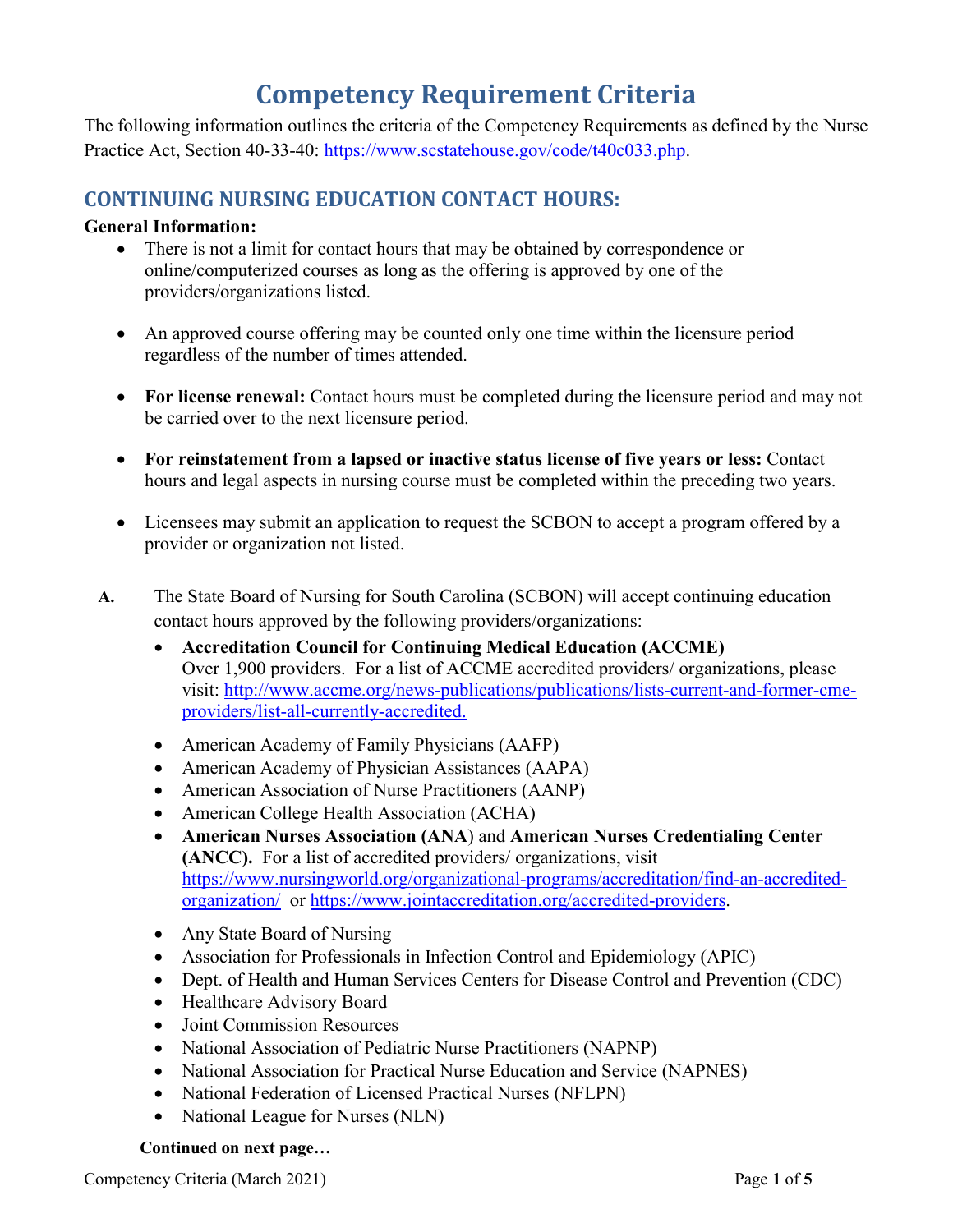#### **Required documents to receive credit:**

Certification of Attendance must include:

- Name of licensee
- Title of educational activity
- Date of activity
- Approving provider/organization name, course number and address
- Number of contact hours awarded

#### **How to convert continuing education credit:**

- 1 contact hour  $= 60$  minutes
- 1 CME = 60 minutes or 1.0 contact hours
- $\bullet$  1 contact hour = 0.1 CEU
- $1$  CEU = 10 contact hours
- **B.** The Board will also accept completion of a nursing course(s) (NUR(S) designated) during the licensure period that is a requirement for an academic program of study or degree leading to an advanced degree in nursing (a level above basic nursing educational preparation for licensure) provided the following criteria is met:
	- 1. Course(s) is equivalent to at least 30 contact hours of study
		- 1 academic semester hour  $= 15$  contact hours
		- 1 academic quarter hour  $= 12.5$  contact hours
	- 2. Minimum grade of "C" was received for course.
	- 3. Academic program of study or degree curriculum display lists the course as a requirement or an official letter from the College/ University is provided stating the course is required for the program of study/ degree completion.
	- 4. Course is designated as a nursing (NUR) course.
	- 5. Nursing courses completed must be from an academic program of study leading to an advanced degree in nursing that is approved by a State Board of Nursing or that is accredited by the National League for Nursing Accrediting Commission (NLNAC) or Commission on Collegiate Nursing Education (CCNE).
	- 6. Courses will not be accepted that were taken for audit or were not completed.

#### **Required Documents**

- 1. Curriculum display listing the course as required for the academic program of Study / degree completion or an official letter from the College/ University stating the course is required for the program of study/ degree completion
- 2. Official transcript mailed directly from the school to the Board office that includes:
	- School seal
	- Name of licensee
	- Name of institution/school
	- Dates of attendance
	- Names of courses and numbers
	- Grades and number of credits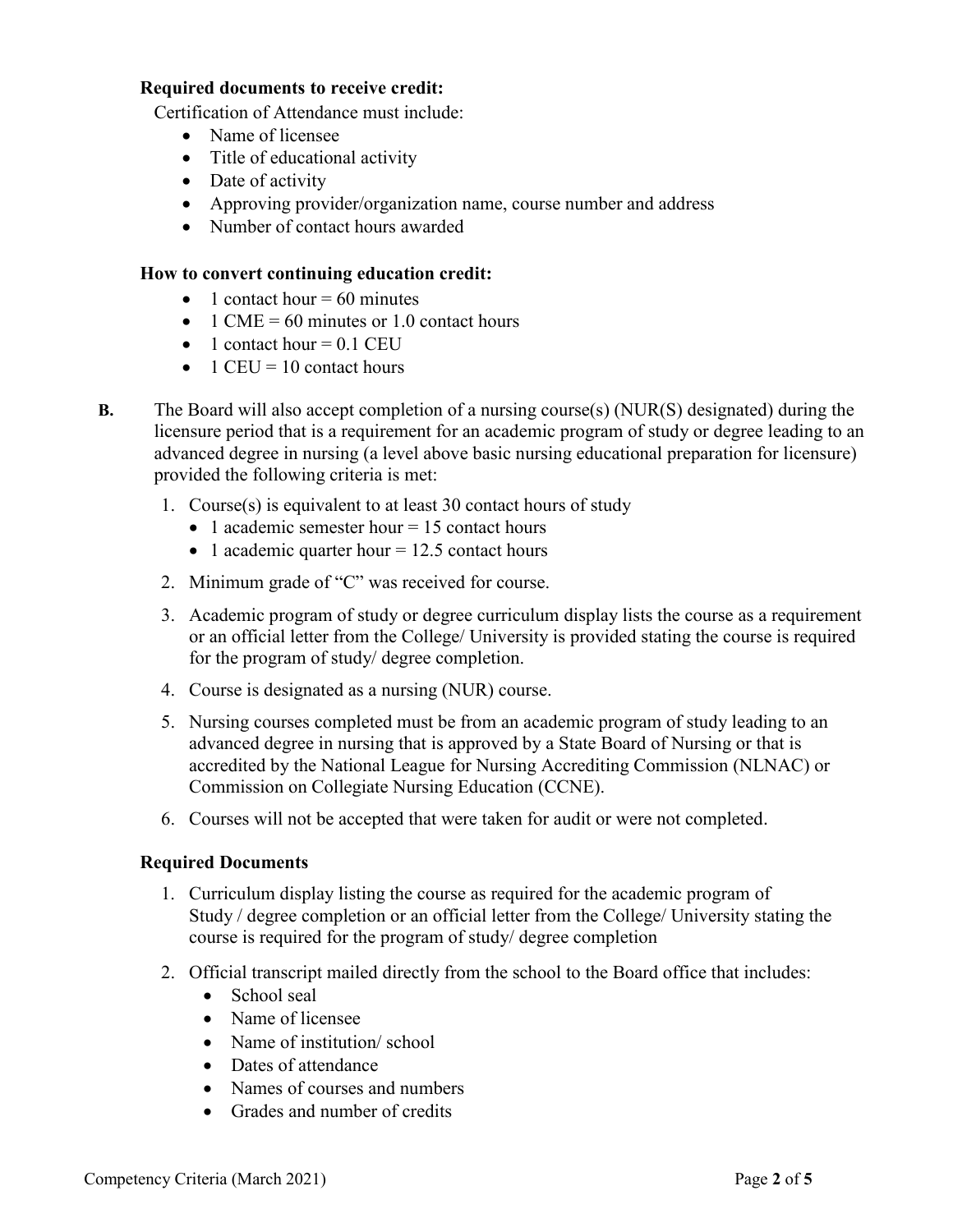**C.** The Board will accept "repeat" courses and In-service education programs if they are approved by one of the above listed organizations and certificates are provided.

"Repeat" courses include but are not limited to:

- Basic Life Support (BLS)
- Advanced Cardiac Life Support (ACLS)
- Pediatric Advanced Life Support (PALS)
- Advanced Neonatal Life Support (ANLS)
- Neonatal Resuscitation Program (NRP) including S.T.A.B.L.E. and PEARS
- Advanced Life Support in Obstetrics (ALSO)
- Emergency Nursing Pediatric Course (ENPC)
- Trauma Nursing Core Course (TNCC)
- Disaster Life Support courses

# **MAINTENANCE OF CERTIFICATION OR RE-CERTIFICATION**

#### **General Information:**

- **For license renewal:** The certification or re-certification must have been initially awarded during the licensure period or maintained during the entire period.
- **For reinstatement from a lapsed or inactive status license of five years or less:** The certification or re-certification must have been initially awarded or maintained within the preceding two years.
- Licensees may submit an application to request the SCBON to accept a program offered by a provider or organization not listed.
- **A.** The State Board of Nursing will accept the following certifying organizations:
	- **[Accreditation Board for Specialty Nursing Certification \(ABSNC\)](http://nursingcertification.org/resources/Documents/absnc/We-are-ABSNC_AboutSheet_FINAL.pdf)** For a list of ABSNC certifications, visit [http://nursingcertification.org/absnc/programs.](http://nursingcertification.org/absnc/programs)
	- **American Board for Transplant Certification (ABTC)**
		- Certified Clinical Transplant Coordinator (CCTC)
		- Certified Clinical Transplant Nurse (CCTN)
		- Certified Procurement Transplant Coordinator (CPTC)
		- Certified Transplant Preservationist (CTP)
	- **Dermatology Nursing Certification Board***:*
		- Dermatology [Nurse Certified \(DNC\)](http://www.dnanurse.org/education/certification.html)
		- [Dermatology Certified Nurse Practitioner \(DCNP\)](http://www.dnanurse.org/education/certification/dcnp-certification.html)
	- **HIV/AIDS Nursing Certification Board (HANCB)**
		- AIDS Certified Registered Nurses (ACRN)
		- Advanced AIDS Certified Registered Nurses (AACRN)
	- **National Alliance of Certified Legal Nurse Consultants (NACLNC)**
		- Certified Legal Nurse Consultants (CLNC)

## **Continued on next page…**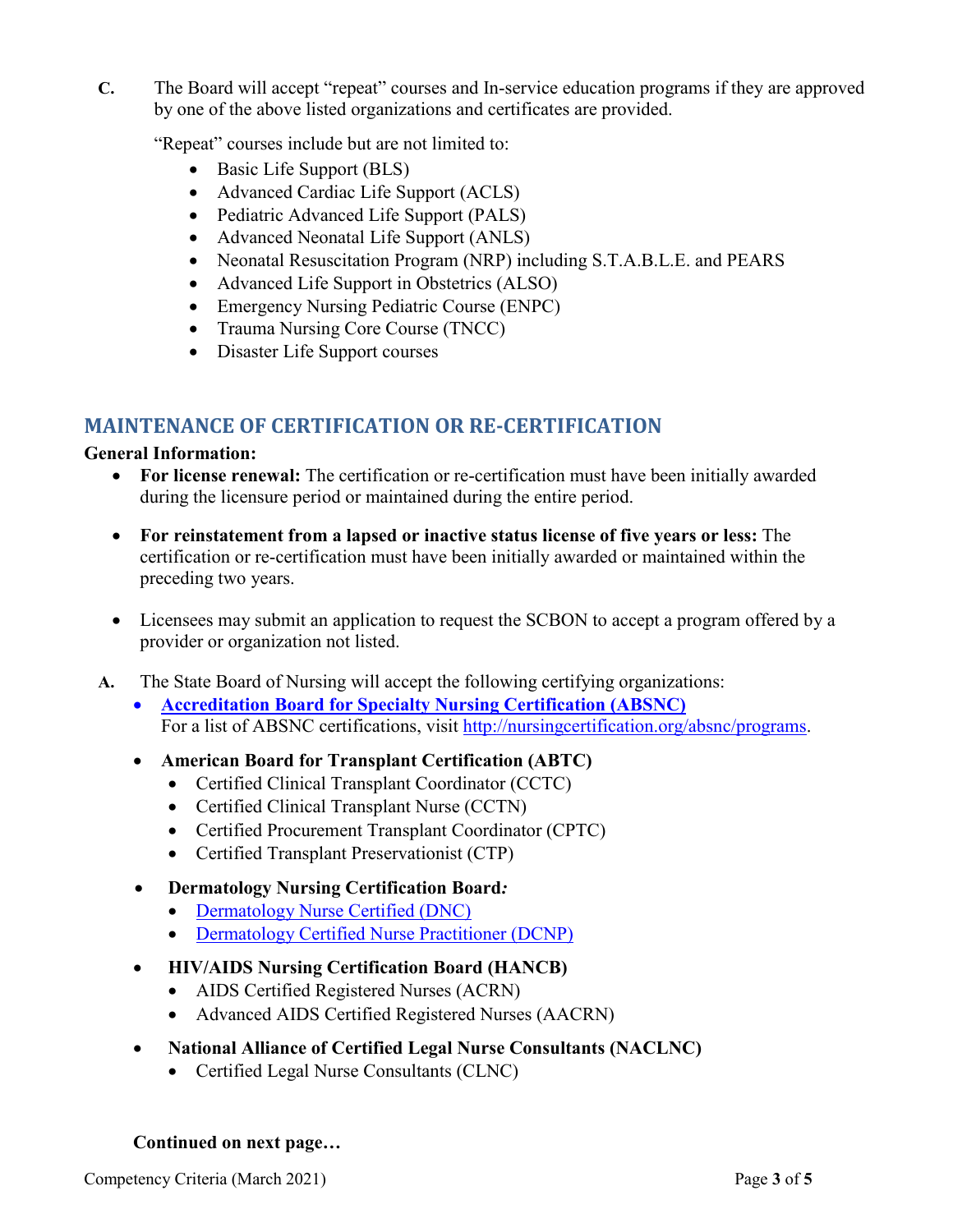- **National Certifying Board for Ophthalmic Registered Nurses (NCBORN)**
	- Certification for Registered Nurse in Ophthalmology (CRNO)
- **National Commission of Certifying Agencies (NCCA)** For NCCA certifications, visit<http://www.credentialingexcellence.org/p/cm/ld/fid=121>
- **Plastic Surgical Nurses Certification Board (PSNCB)**
	- [Certified Plastic Surgical Nurse \(CPSN\)](http://psncb.org/cpsn-exam.cgi)
	- [Certified Aesthetic Nurse Specialist \(CANS\)](http://psncb.org/cans-exam.cgi)

### **Required documents**

Credential/Certificate must include:

- Name of licensee
- Name of certifying organization
- Type of certification/title
- Date of certification
- Date of certification expiration

# **COMPLETION OF AN ACADEMIC PROGRAM OF STUDY IN NURSING OR A RELATED FIELD RECOGNIZED BY THE BOARD:**

#### **General Information:**

- For license renewal: The academic program of study or degree must have been completed during the licensure period.
- **For reinstatement from a lapsed or inactive status license of five years or less:** The academic program of study or degree must have been completed during the licensure period.
- **A.** The State Board of Nursing for South Carolina will accept completion of an academic program of study awarding an advanced degree in nursing (a level above basic nursing educational preparation for licensure) or completion of an academic program of study awarding a degree in the following related fields: Health Care Management, Health Care Administration, Public Health, Gerontology, Informatics, Health Education and Genetics.

#### **Required documents**

Official transcript must be mailed from the school directly to the SCBON. The transcript must include:

- Name of Institution/School
- School Seal
- Name of licensee
- Dates of attendance/ date degree was awarded
- Names of courses and numbers
- Grades and number of credits
- Type of degree awarded